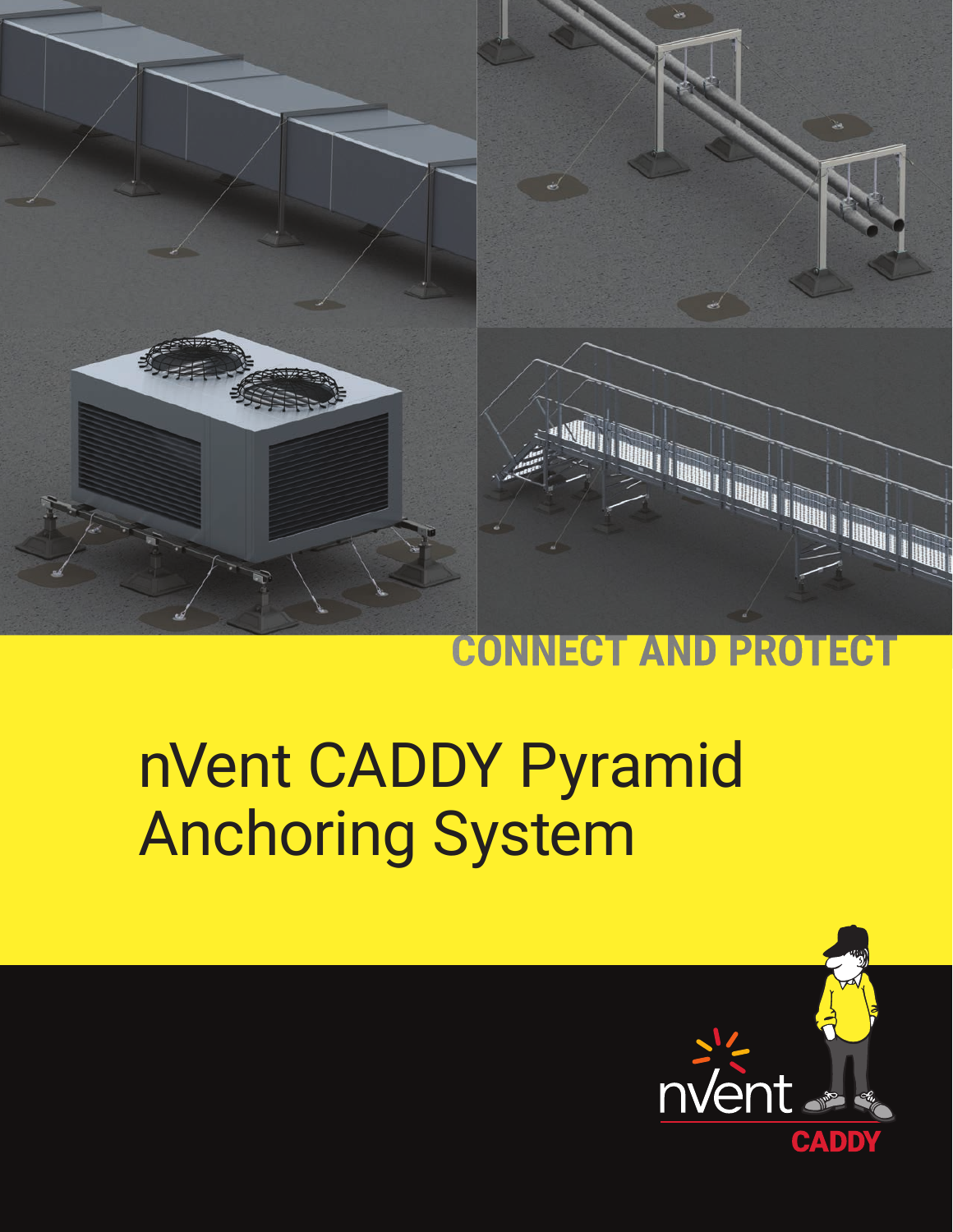# Rooftop Anchoring



#### **As a whole, the nVent CADDY Pyramid Anchoring System is comprised of four elements:**

- 1. **nVent CADDY Pyramid Anchors** are designed to be the best in the market. The unique membrane sealing process allows for exact material matching to the original membrane, preserving the manufacturer's warranty when installed by certified personnel. The process is also significantly easier to install, especially compared to ballasting, which is labor intensive. The membrane patch attaches directly to the existing membrane and only requires simple, common tools.
- 2. **nVent CADDY Pyramid Rooftop Supports** provide additional value by offering complementary products for rooftop installations. Pyramid rooftop supports are a surface mounted solution for supporting electrical and mechanical applications, including equipment, on a variety of roof surfaces. Pyramid supports offer the advantages of superior load distribution and load capacity. The interior of the product is engineered for even pressure on rooftop surfaces, limiting damage and maintaining membrane warranties. Foam and rubber versions are available.
- 3. **Engineering support** ensures the installation meets required safety standards. nVent CADDY offers design and layout services that can provide a PE stamp across the United States. This eliminates the need to hire a separate engineer, simplifying the design process. nVent CADDY rooftop anchors can be secured with minimal intrusion and the resealing process prevents water intrusion and matches the warranty of the existing membrane. Additionally, nVent CADDY offers a full range of rooftop supports and cable braces for a complete rooftop installation.
- 4. **nVent CADDY bracing products** also offer a full range of highly adaptable bracing services to a rooftop. Cable is available in stainless steel for superior corrosion resistance.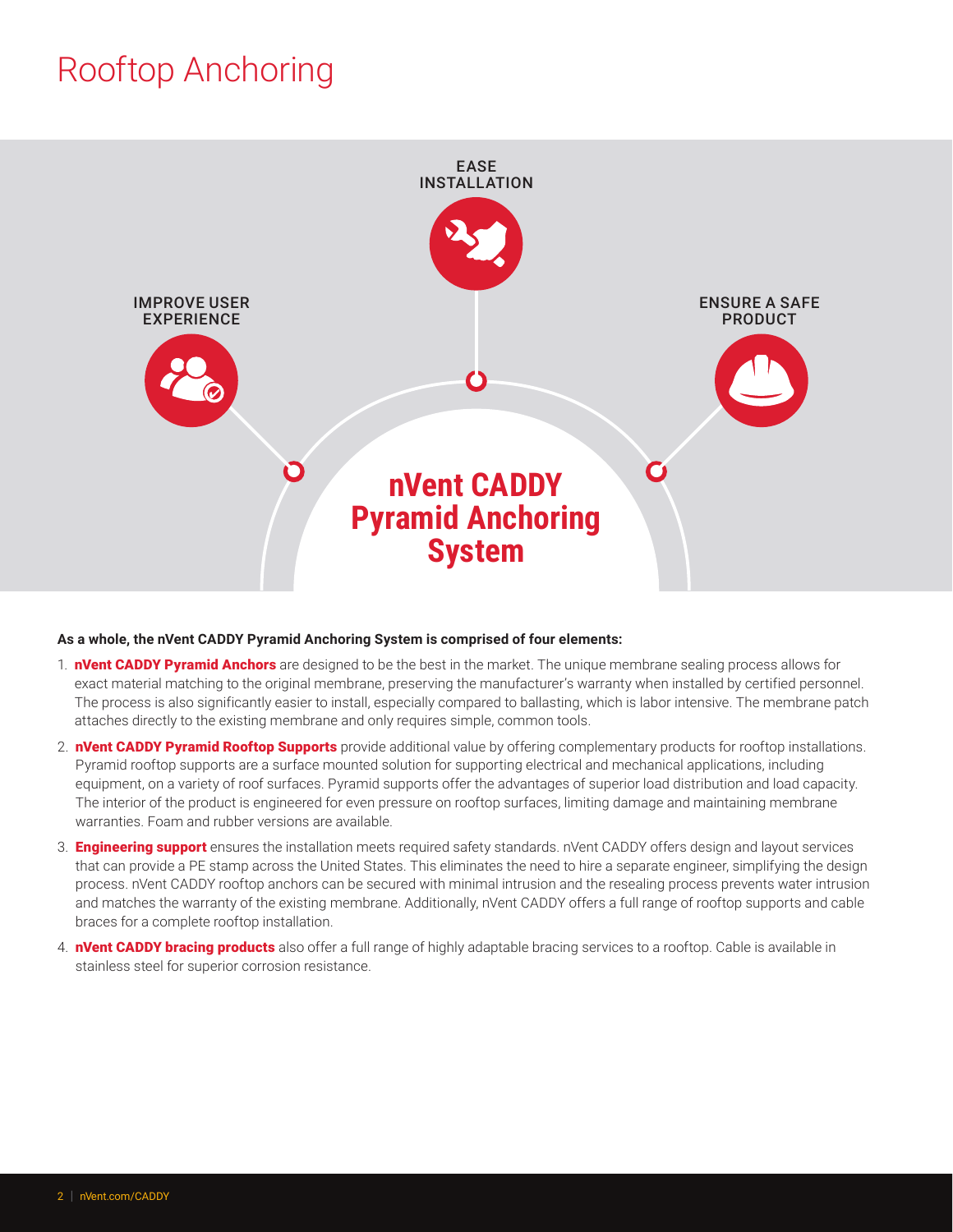# nVent CADDY Pyramid Rooftop Anchor System



nVent CADDY Pyramid Rooftop Anchor Systems help ensure the safety and protection of your rooftop mechanical and electrical equipment applications. The system fastens directly to the roof deck. The anchor is permanently sealed to the roof membrane, creating a watertight barrier. The system offers a superior method of securing rooftop equipment by replacing evasive anchoring techniques and ballasting. Pyramid Rooftop Anchor Systems provide contractors with high-quality products and engineering services.

#### **FEATURES**

- System requires minimal roof membrane penetration
- Elimination of ballasting significantly reduces weight to roof structure
- Speed of installation results in lower total installed cost
- System preserves membrane manufacturers' warranty
- Design and engineering services are available, from simple layouts to PE stamped designs
- Combines with other Pyramid products for a total rooftop solution



#### **nVent CADDY Pyramid Rooftop Anchor**

This watertight, membrane-matching rooftop anchor utilizes a threaded stud for bracing applications.



#### **nVent CADDY Pyramid Rooftop Anchor Cable Bracing**

A safe and secure method to attach electrical and mechanical applications to rooftop anchors.



### **nVent CADDY Pyramid Rooftop Anchor System Accessories**

Accessories for nVent CADDY Pyramid Rooftop Anchor System.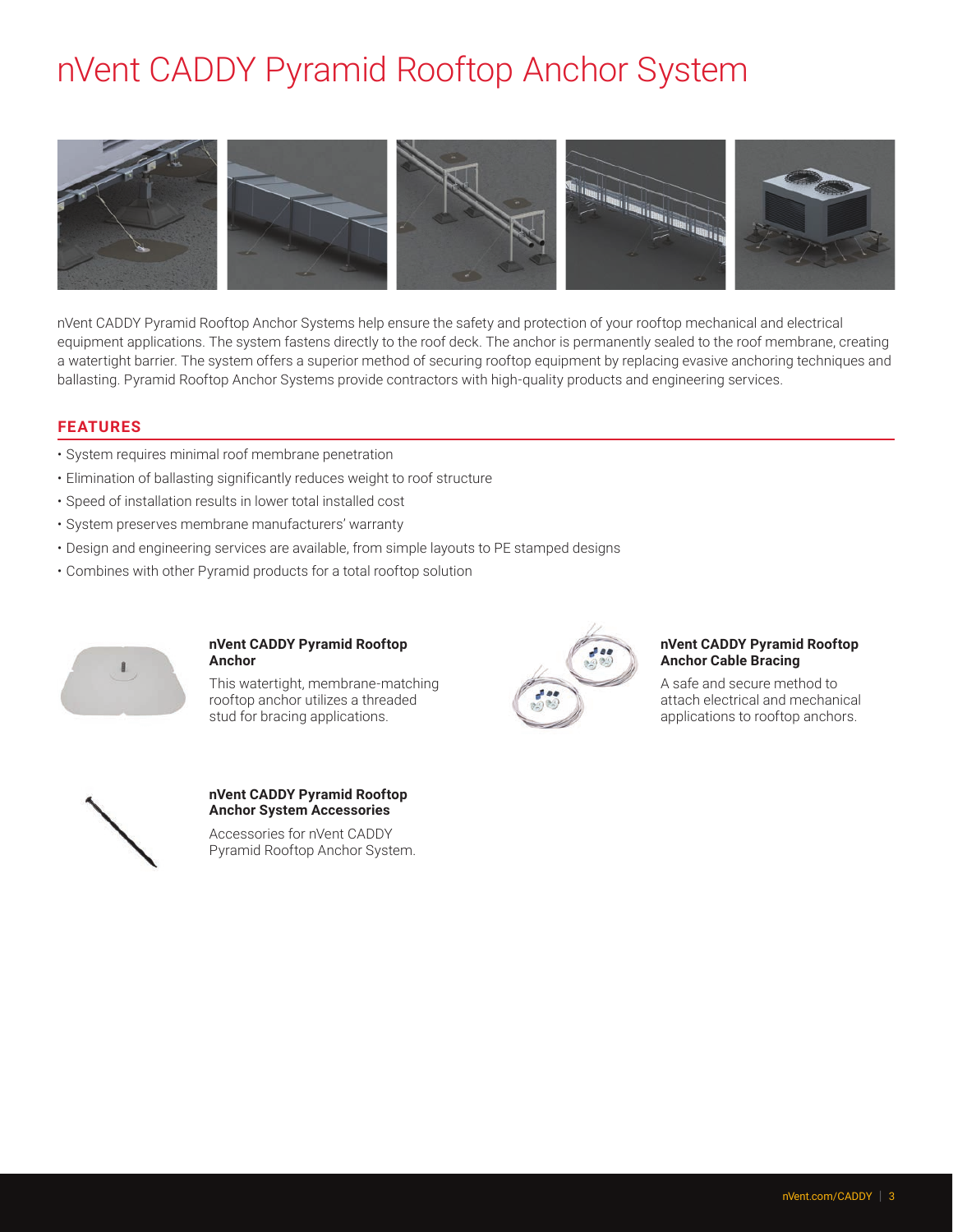# nVent CADDY Pyramid Rooftop Anchor



nVent CADDY Pyramid Rooftop Anchors provide an ideal method of installing rooftop anchor points for bracing applications. The installation provides a watertight membrane seal to the roof deck. Superior membrane protection compared to other evasive anchoring and ballasting techniques that can void warranties. The anchors come in TPO, PVC and EPDM single ply materials, along with modified asphalt surface.

## ⊙ W RS  $\mathbb{C}\mathbb{S}$  $HS$

#### **FEATURES**

- Anchors require minimal roof membrane penetration
- System preserves membrane manufacturers' warranty
- Matching membrane material allows for consistent performance and aesthetic
- Installation creates a watertight seal, eliminating water intrusion and damage to the structure

| <b>Part Number</b>                       | <b>Membrane</b><br><b>Manufacturer</b> | <b>Color</b> | <b>Rod Size</b><br><b>RS</b> | <b>Diameter</b><br>Ø | <b>Hole Size</b><br><b>HS</b> | <b>Width</b><br>W |  |  |
|------------------------------------------|----------------------------------------|--------------|------------------------------|----------------------|-------------------------------|-------------------|--|--|
| Material: EPDM-SBR Rubber                |                                        |              |                              |                      |                               |                   |  |  |
| CRAU24EB1C                               | CARLISLE <sup>®</sup>                  | <b>Black</b> | 3/8"                         | 51/2"                | 0.275"                        | 113/4"            |  |  |
| Material: Modified Asphalt               |                                        |              |                              |                      |                               |                   |  |  |
| CRAU26SW12C                              | <b>CERTAINTEED®</b>                    |              | 3/8"                         | 51/2"                | 0.275"                        | 18"               |  |  |
| Material: Polyvinylchloride              |                                        |              |                              |                      |                               |                   |  |  |
| CRAU24PW3J                               | JOHNS MANVILLE®                        | White        | 3/8"                         | 51/2"                | 0.275"                        | 113/4"            |  |  |
| CRAU24PW8S                               | SIKA SARNAFIL®                         | White        | 3/8"                         | 51/2"                | 0.275"                        | 113/4"            |  |  |
| Material: Thermoplastic Polyolefin (TPO) |                                        |              |                              |                      |                               |                   |  |  |
| CRAU24TW1C                               | <b>CARLISLE®</b>                       | White        | 3/8"                         | 51/2"                | 0.275"                        | 113/4"            |  |  |
| CRAU24TW2F                               | FIRESTONE®                             | White        | 3/8"                         | 51/2"                | 0.275"                        | 113/4"            |  |  |
| CRAU24TW3J                               | <b>JOHNS MANVILLE</b> <sup>®</sup>     | White        | 3/8"                         | 51/2"                | 0.275"                        | 113/4"            |  |  |
| CRAU24TW4G                               | $GAF^*$                                | White        | 3/8"                         | 51/2"                | 0.275"                        | 113/4"            |  |  |

Ø

Anchor system must be installed by a certified roofing contractor according to membrane manufacturer's guidelines to preserve membrane warranty.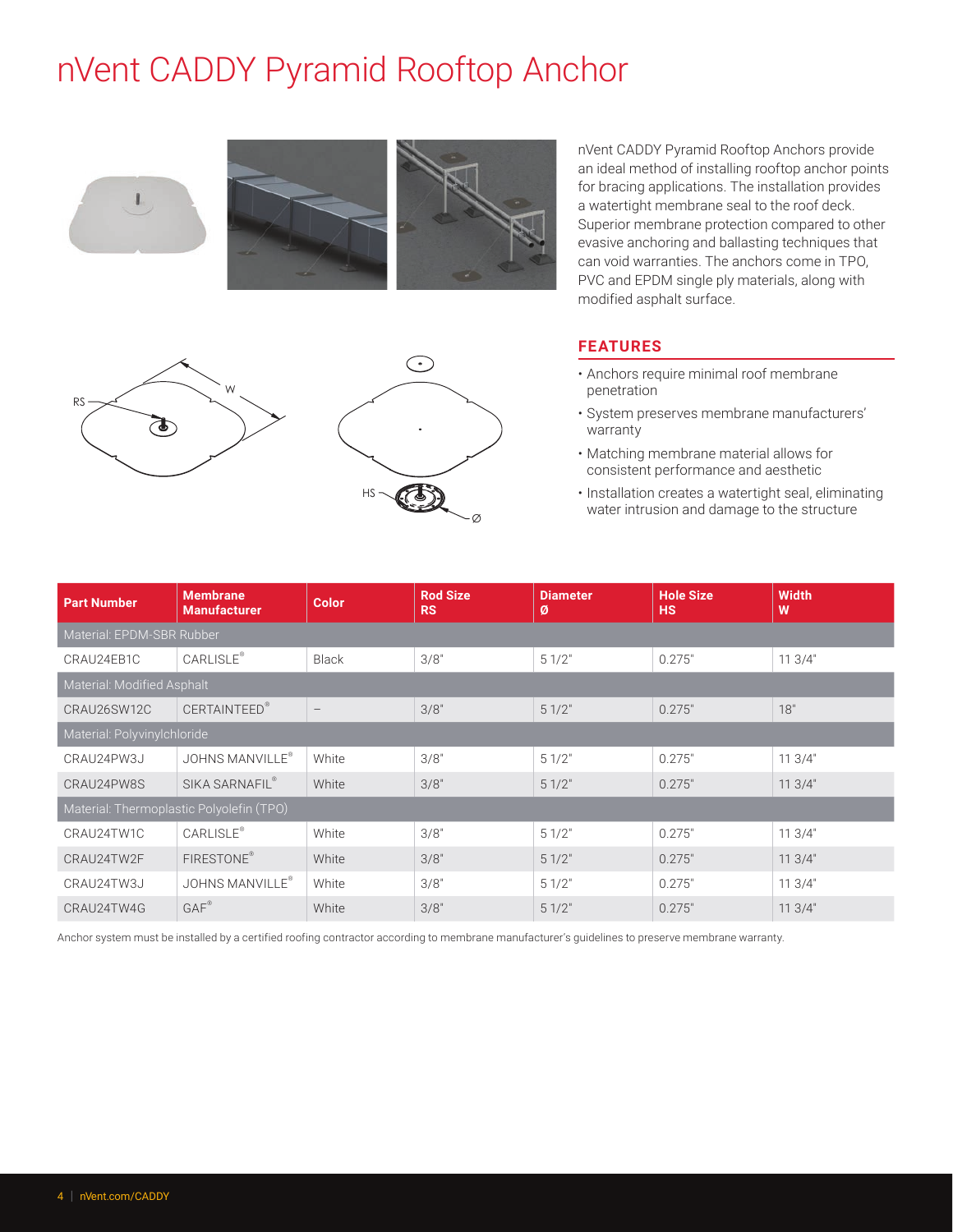# nVent CADDY Pyramid Rooftop Anchor Cable Bracing



nVent CADDY Pyramid Rooftop Cable Bracing provides a safe and secure method to attach electrical and mechanical applications to rooftop anchors. Ideal alternative to rigid bracing for rooftop applications, the system includes stainless steel cable, attachment fittings, crimping sleeves and related tools.

#### **FEATURES**

- Stainless steel components of cable assembly provides superior corrosion performance
- Multiple length configurations provide flexibility for various installations
- Pre-assembled cable terminations enable easy installation



#### Material: **Stainless Steel 316 (EN 1.4401)**

| <b>Part Number</b> | <b>Brace Size</b> | Length | <b>Hole Size</b><br><b>HS</b> |
|--------------------|-------------------|--------|-------------------------------|
| CRA36SS38L2        | #36               | 6.6'   | 7/16"                         |
| CRA36SS38L3        | #36               | 9.8'   | 7/16"                         |
| CRA36SS38L4        | #36               | 13.1'  | 7/16"                         |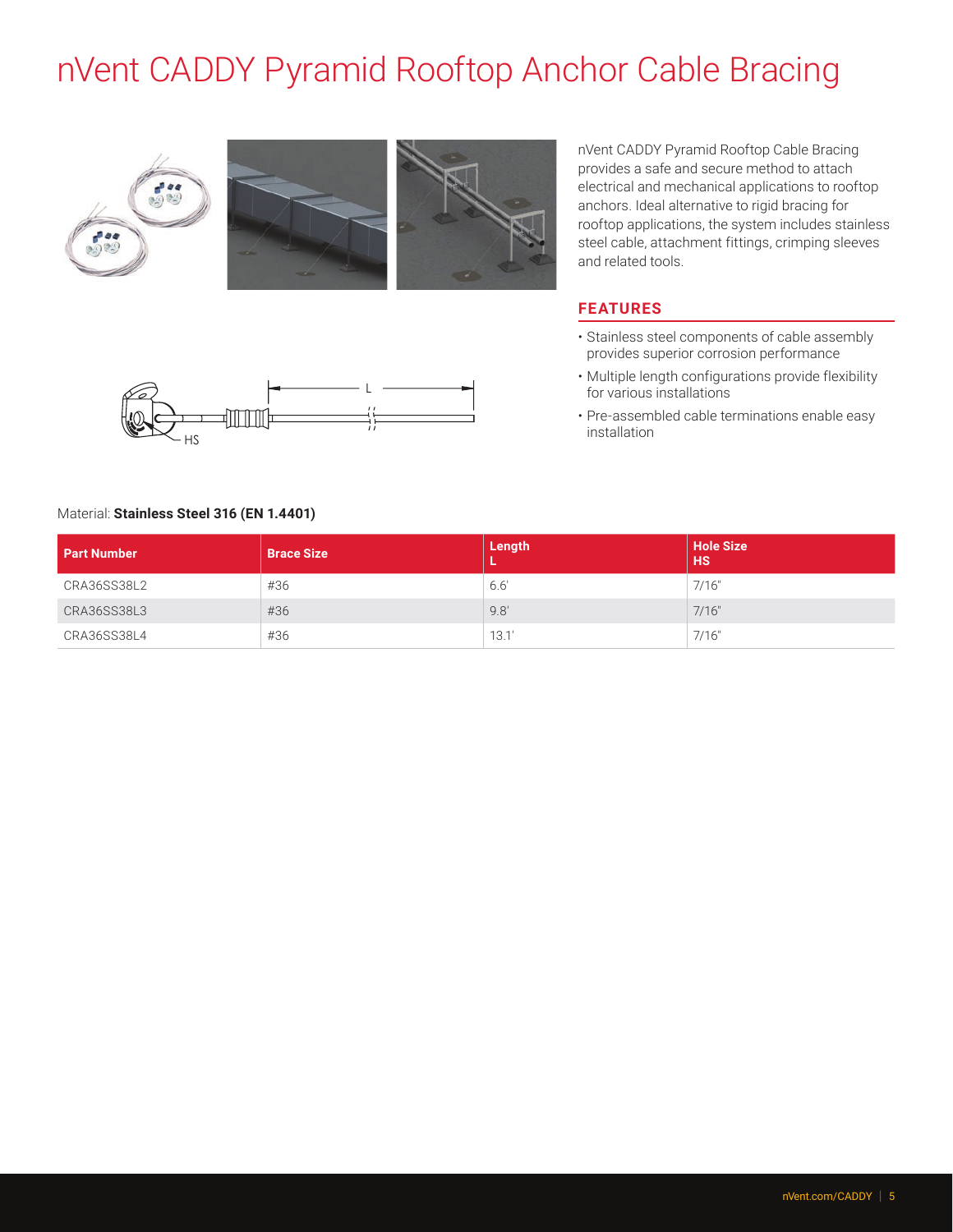# Deck Screw



### **FEATURES**

• Secures nVent CADDY Pyramid Rooftop Anchors to various roof substrate materials

Material: **Steel** Finish: **Epoxy Coated** Color: **Black**

| <b>Part Number</b> | <b>Screw Diameter</b> | <b>Screw Length</b> |
|--------------------|-----------------------|---------------------|
| A927W001P100       | #14                   | 2"                  |
| A927W002P100       | #14                   | 3"                  |
| A927W003P100       | #14                   | 4"                  |
| A927W004P100       | #14                   | 5"                  |
| A927W005P100       | #14                   | 6"                  |
| A927W006P100       | #14                   | 7"                  |
| A927W007P100       | #14                   | 8"                  |
| A927W008P100       | #15                   | 2"                  |
| A927W009P100       | #15                   | $3"$                |
| A927W010P100       | #15                   | 4"                  |
| A927W011P100       | #15                   | $5"$                |
| A927W012P100       | #15                   | 6"                  |
| A927W013P100       | #15                   | 7"                  |
| A927W014P100       | #15                   | 8"                  |

#14 deck screws are for general purpose use.

#15 deck screws are specially suited for OSB and light guage steel.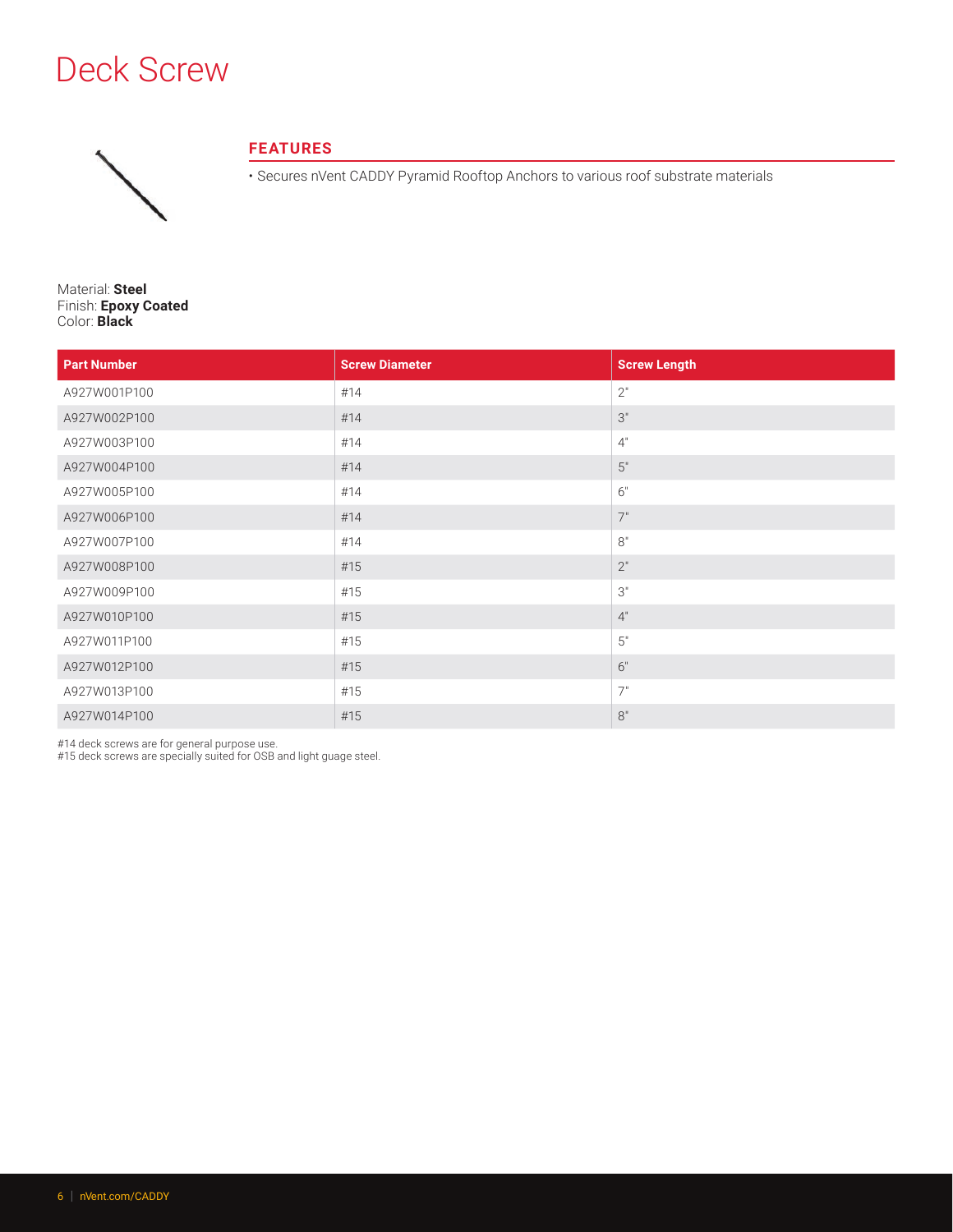# nVent CADDY Pyramid Rooftop Systems



nVent CADDY Pyramid rooftop supports are a surface mounted solution for supporting electrical and mechanical applications on a variety of roof surfaces. They offer superior load capacity and dramatically reduce installation time by replacing slow, heavy and labor-intensive methods for support of pipe, conduit, duct, cable tray and equipment. Unlike wood blocks, nVent CADDY Pyramid supports are specifically designed for rooftop applications, incorporating unique materials and finishes that protect roof membranes and provide superior corrosion protection.



**nVent CADDY Pyramid ST Strut-Based Supports**

A strut-based support utilizing an engineered thermoplastic base with a UV stabilizer. Offers excellent load distribution with high load ratings.



#### **nVent CADDY Pyramid H-Frame**

A fast and economical solution that keeps installation costs low and allows flexibility in fabricating the H-frame on site.



#### **nVent CADDY Pyramid Crossovers and Walkways**

Complete portfolio of walkways, ladders, towers, bridges, and platforms for constructing a rooftop pathway.



#### **nVent CADDY Pyramid Tool-Free Supports**

Provides a fixed-height mounting platform 4" (102 mm) off the roof surface with 5.5", 10" or 16" (140 mm, 254 mm, or 406 mm) lengths with included push down tool-free fasteners.



#### **nVent CADDY Pyramid EZ Rubber-Based Supports**

EPDM rubber-based and heightadjustable. Requires no tools or fittings, making installations easier than ever.



#### **nVent CADDY Pyramid RL Roller-Based Supports**

A polymeric roller-based support that helps ensure long-lasting performance and smooth roller actions. Provides superior durability for rooftop environments.







### **nVent CADDY Pyramid Universal Support** Provides a fixed-height mounting

platform 4" (102 mm) off the roof surface with 5.5", 10" or 16" (140 mm, 254 mm, or 406 mm) lengths with captive stainless steel nuts to accommodate custom applications.

### **nVent CADDY Pyramid 25 Pipe and Conduit Support, Plastic**

Lightweight rooftop support requiring no tools or fittings making installations quick and easy.

### **nVent CADDY Pyramid Equipment Supports**

A fast, flexible and innovative system for supporting heavy-duty mechanical services on rooftop surfaces.

### **nVent CADDY Pyramid 50 Foam-Based Support**

The original nVent CADDY Pyramid design provides lightweight support with roof-friendly materials.